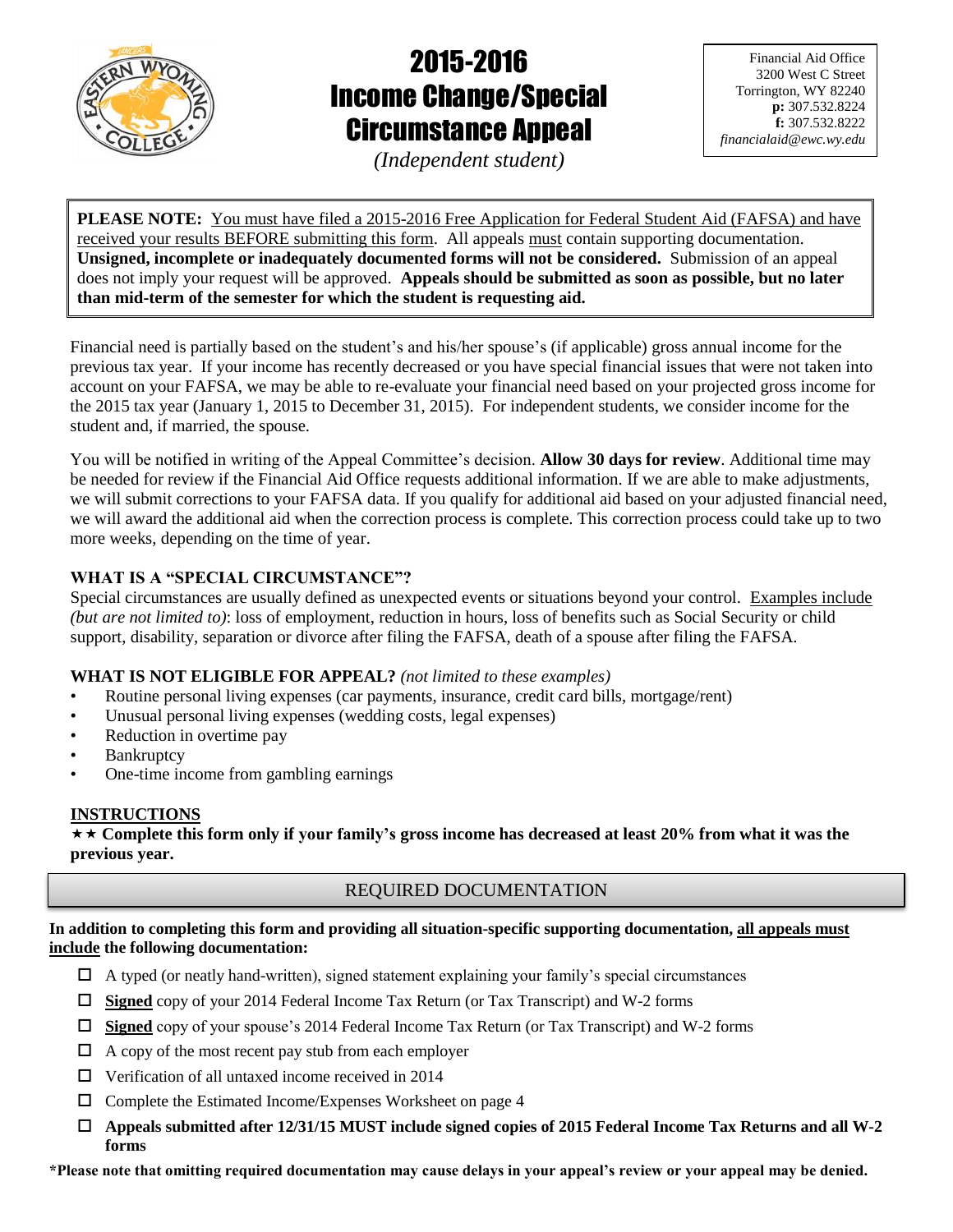# A: STUDENT INFORMATION

| Last Name                          | First Name | M.I.                             | <b>EWC Student ID Number</b>              |  |  |
|------------------------------------|------------|----------------------------------|-------------------------------------------|--|--|
| Address (include apartment number) |            |                                  | Social Security Number (last four digits) |  |  |
| City, ST, Zip                      |            | Phone Number (include area code) |                                           |  |  |

# B: REASON FOR SUBMITTING APPEAL *(check all that apply)*

#### **A. Unemployment or reduction of hours or wages**

Student or spouse who worked in 2014 is now unemployed or has had work hours and/or wage rate reduced.

#### **Required documentation:**

- $\circ$  Copy of last pay stub(s) from previous employer(s)
- o Copy of letter from employer on letterhead verifying the release from employment or reduction in hours/wages, the date the change became effective and the duration of the reduction if temporary
- o Notice of eligibility or denial for unemployment benefits
- o Copy of disability benefit statement if applicable

#### **B. Medical or dental expenses**

You or your spouse made payments for expenses not covered by insurance. **Medical expenses** *for which you received no insurance or other reimbursement* **must exceed 11% of the family's taxable income** in order to be considered for appeal.

#### **Required documentation:**

- o Submit copies of receipts or billing statements showing amounts for which you received no insurance or other reimbursement, as well as documentation of payment
- $\circ$  Total medical expenses for which you received no insurance or other reimbursement(s):  $\mathcal{S}_-$

#### **C. Retirement**

Student or spouse who worked in 2014 has retired.

#### **Required documentation:**

- o Copy of last pay stub(s) from previous employer(s)
- o Copy of retirement benefit statement
- o Letter from previous employer on letterhead stating last date of employment

#### **D. Death of spouse**

Spouse passed away after the FAFSA was filed.

#### **Required documentation:**

o Copy of death certificate, obituary, or funeral program

#### **E. Separation or divorce**

Student was married when the FAFSA was filed, but has now separated or divorced.

#### **Required documentation:**

o Court documentation verifying legal separation or divorce, or letter from attorney documenting that legal proceedings have begun

#### **F. Reduction or loss of support or benefits**

Student or spouse received support or benefits in 2014 that have been terminated or reduced. Support or benefits may include: worker's compensation, unemployment benefits, child support, Social Security benefits, pensions, etc.

#### **Required documentation:**

- o Last check stub or printout of benefit received
- o Letter from agency on letterhead verifying the date and amount of benefit lost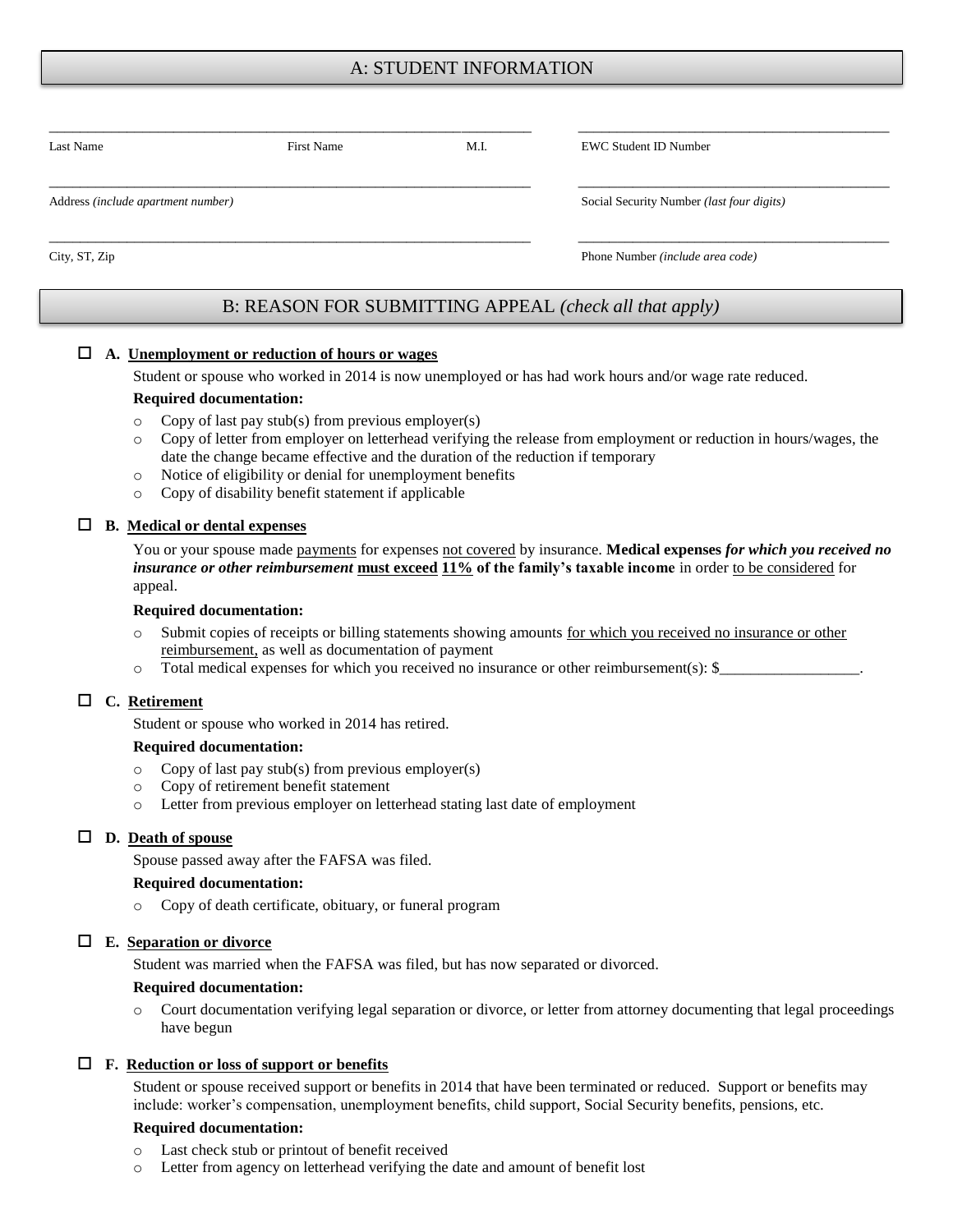### **G. One-time income**

Student or spouse received non-recurring income in 2014 from a pension, IRA, annuity, inheritance, settlement, etc.

### **Required documentation:**

- o Copy of form 1099 or other statement from paying agency showing the one-time income
- o Explain why the one-time income is not available for education expenses; include documentation.

#### **H. Dislocated Worker/Displaced Homemaker**

Student/spouse is a Dislocated Worker if he/she is receiving unemployment benefits due to being laid off or losing a job and is unlikely to return to a previous occupation or was self-employed but is now unemployed due to economic conditions or natural disaster. A Displaced Homemaker is generally a person who previously provided unpaid services to the family (e.g. stay-at-home parent), is no longer supported by the spouse, is unemployed or underemployed, and is having trouble finding or upgrading employment.

#### **Required documentation:**

- o Copy of letter from employer on letterhead verifying the release from employment or reduction in hours/wages, the date the change became effective and the duration of the reduction if temporary
- o Notice of eligibility or denial for unemployment benefits

### **I. Other**

You or your spouse has other unusual circumstances not listed above.

### **Required documentation:**

- o Explain the circumstances in detail, including the impact on your ability to pay for your educational expenses
- o Attach supporting documentation of the circumstances

### C: EXPLANATION OF SPECIAL CIRCUMSTANCES

Whose income decreased (check all that apply)?

| $\Box$ Student $\Box$ Student's spouse | What date did the change in circumstance occur? |  |
|----------------------------------------|-------------------------------------------------|--|
|                                        |                                                 |  |

**\*Explain below (or attach a typed, signed personal statement explaining), in as much detail as possible, why you are requesting a change in income. Please list dates that the changes occurred and how it impacted your income. You must provide appropriate documentation. Be as detailed as possible about the change in your circumstances.**

**\_\_\_\_\_\_\_\_\_\_\_\_\_\_\_\_\_\_\_\_\_\_\_\_\_\_\_\_\_\_\_\_\_\_\_\_\_\_\_\_\_\_\_\_\_\_\_\_\_\_\_\_\_\_\_\_\_\_\_\_\_\_\_\_\_\_\_\_\_\_\_\_\_\_\_\_\_\_\_\_\_\_\_\_\_\_\_\_\_\_\_\_\_\_\_\_\_\_\_\_\_\_\_\_\_\_\_**

\_\_\_\_\_\_\_\_\_\_\_\_\_\_\_\_\_\_\_\_\_\_\_\_\_\_\_\_\_\_\_\_\_\_\_\_\_\_\_\_\_\_\_\_\_\_\_\_\_\_\_\_\_\_\_\_\_\_\_\_\_\_\_\_\_\_\_\_\_\_\_\_\_\_\_\_\_\_\_\_\_\_\_\_\_\_\_\_\_\_\_\_\_\_\_\_\_\_\_\_\_\_\_\_\_\_\_

\_\_\_\_\_\_\_\_\_\_\_\_\_\_\_\_\_\_\_\_\_\_\_\_\_\_\_\_\_\_\_\_\_\_\_\_\_\_\_\_\_\_\_\_\_\_\_\_\_\_\_\_\_\_\_\_\_\_\_\_\_\_\_\_\_\_\_\_\_\_\_\_\_\_\_\_\_\_\_\_\_\_\_\_\_\_\_\_\_\_\_\_\_\_\_\_\_\_

**\_\_\_\_\_\_\_\_\_\_\_\_\_\_\_\_\_\_\_\_\_\_\_\_\_\_\_\_\_\_\_\_\_\_\_\_\_\_\_\_\_\_\_\_\_\_\_\_\_\_\_\_\_\_\_\_\_\_\_\_\_\_\_\_\_\_\_\_\_\_\_\_\_\_\_\_\_\_\_\_\_\_\_\_\_\_\_\_\_\_\_\_\_\_\_\_\_\_\_\_\_\_\_\_\_\_\_**

\_\_\_\_\_\_\_\_\_\_\_\_\_\_\_\_\_\_\_\_\_\_\_\_\_\_\_\_\_\_\_\_\_\_\_\_\_\_\_\_\_\_\_\_\_\_\_\_\_\_\_\_\_\_\_\_\_\_\_\_\_\_\_\_\_\_\_\_\_\_\_\_\_\_\_\_\_\_\_\_\_\_\_\_\_\_\_\_\_\_\_\_\_\_\_\_\_\_\_\_\_\_\_\_\_\_\_

\_\_\_\_\_\_\_\_\_\_\_\_\_\_\_\_\_\_\_\_\_\_\_\_\_\_\_\_\_\_\_\_\_\_\_\_\_\_\_\_\_\_\_\_\_\_\_\_\_\_\_\_\_\_\_\_\_\_\_\_\_\_\_\_\_\_\_\_\_\_\_\_\_\_\_\_\_\_\_\_\_\_\_\_\_\_\_\_\_\_\_\_\_\_\_\_\_\_

**\_\_\_\_\_\_\_\_\_\_\_\_\_\_\_\_\_\_\_\_\_\_\_\_\_\_\_\_\_\_\_\_\_\_\_\_\_\_\_\_\_\_\_\_\_\_\_\_\_\_\_\_\_\_\_\_\_\_\_\_\_\_\_\_\_\_\_\_\_\_\_\_\_\_\_\_\_\_\_\_\_\_\_\_\_\_\_\_\_\_\_\_\_\_\_\_\_\_\_\_\_\_\_\_\_\_\_**

\_\_\_\_\_\_\_\_\_\_\_\_\_\_\_\_\_\_\_\_\_\_\_\_\_\_\_\_\_\_\_\_\_\_\_\_\_\_\_\_\_\_\_\_\_\_\_\_\_\_\_\_\_\_\_\_\_\_\_\_\_\_\_\_\_\_\_\_\_\_\_\_\_\_\_\_\_\_\_\_\_\_\_\_\_\_\_\_\_\_\_\_\_\_\_\_\_\_\_\_\_\_\_\_\_\_\_

\_\_\_\_\_\_\_\_\_\_\_\_\_\_\_\_\_\_\_\_\_\_\_\_\_\_\_\_\_\_\_\_\_\_\_\_\_\_\_\_\_\_\_\_\_\_\_\_\_\_\_\_\_\_\_\_\_\_\_\_\_\_\_\_\_\_\_\_\_\_\_\_\_\_\_\_\_\_\_\_\_\_\_\_\_\_\_\_\_\_\_\_\_\_\_\_\_\_

\_\_\_\_\_\_\_\_\_\_\_\_\_\_\_\_\_\_\_\_\_\_\_\_\_\_\_\_\_\_\_\_\_\_\_\_\_\_\_\_\_\_\_\_\_\_\_\_\_\_\_\_\_\_\_\_\_\_\_\_\_\_\_\_\_\_\_\_\_\_\_\_\_\_\_\_\_\_\_\_\_\_\_\_\_\_\_\_\_\_\_\_\_\_\_\_\_\_\_\_\_\_\_\_\_\_\_

\_\_\_\_\_\_\_\_\_\_\_\_\_\_\_\_\_\_\_\_\_\_\_\_\_\_\_\_\_\_\_\_\_\_\_\_\_\_\_\_\_\_\_\_\_\_\_\_\_\_\_\_\_\_\_\_\_\_\_\_\_\_\_\_\_\_\_\_\_\_\_\_\_\_\_\_\_\_\_\_\_\_\_\_\_\_\_\_\_\_\_\_\_\_\_\_\_\_\_\_\_\_\_\_\_\_\_

\_\_\_\_\_\_\_\_\_\_\_\_\_\_\_\_\_\_\_\_\_\_\_\_\_\_\_\_\_\_\_\_\_\_\_\_\_\_\_\_\_\_\_\_\_\_\_\_\_\_\_\_\_\_\_\_\_\_\_\_\_\_\_\_\_\_\_\_\_\_\_\_\_\_\_\_\_\_\_\_\_\_\_\_\_\_\_\_\_\_\_\_\_\_\_\_\_\_